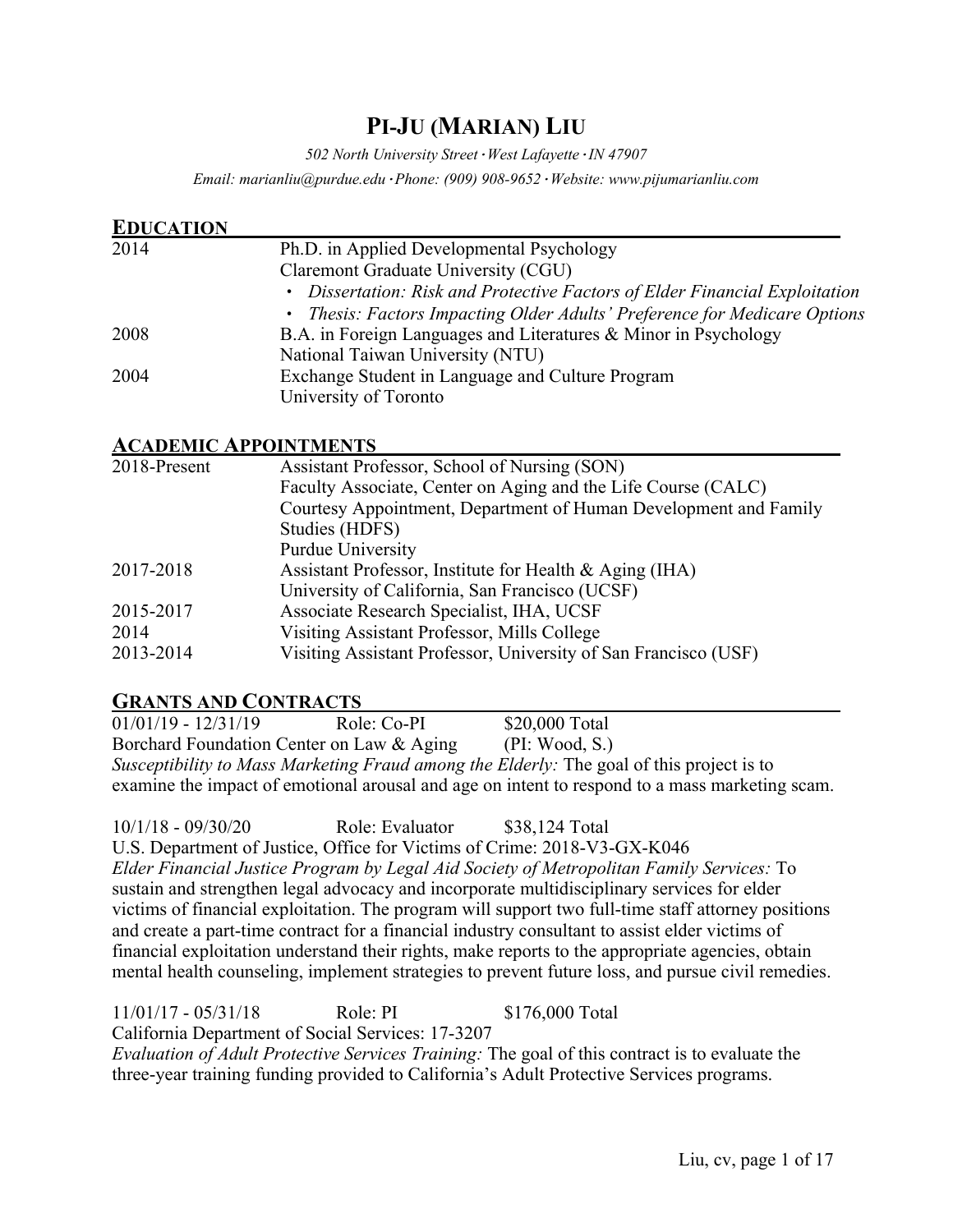09/30/17 - 09/29/19 Role: PI \$992,500 Total U.S. Department of Health and Human Service, Administration for Community Living: 90EJIG0010-01-00

*Telling the Story of Adult Protective Services: Piloting California Adult Protective Services Identification, Services, and Outcomes (ISO) Matrix:* The goal of this project is to implement and validate the ISO Matrix to capture Adult Protective Services' outcomes in serving abused and neglected older and vulnerable adults.

08/01/17 - 07/31/18 Role: PI \$30,000 Total

UCSF Pepper Center Research Career Development Award

*Using Adult Protective Services Data to Investigate Elder Abuse Victim and Abuser Characteristics: Emotional/Psychological, Financial, Physical Abuse, Neglect, and Polyvictimization:* The goal of the project is to integrate elder abuse risk factors, including victim vulnerabilities, abuser characteristics, and victim-abuser relationship quality, into one comprehensive model for each type of abuse and polyvictimization using the Elder Abuse Decision Support System (EADSS) data.

04/01/17 - 12/31/18 Role: Co-PI \$450,000 Total The SCAN Foundation (PI: Graham, C.) *Continuation of Cal MediConnect Rapid Cycle Polling*: The goal of this project is to continue assess the experiences of Cal MediConnect enrollees compared to non-enrollees, and identify programmatic factors and member characteristics that are predictors of positive and negative experiences with Cal MediConnect. Co-investigator's responsibilities include overseeing and implementing telephone surveys across the two years.

09/01/16 - 08/31/18 Role: PI \$198,000 Total U.S. Department of Health and Human Service, Administration for Community Living: 90EJSG0012-01-00

*California Adult Protective Services Data Enhancement Project:* The goal of this project is for California Department of Social Services to lead county Adult Protective Services program and start collecting key indicators to the National Adult Maltreatment Reporting System. Researcher's role include evaluating the process and make policy recommendations.

01/01/16 - 12/31/16 Role: PI \$20,000 Total

Borchard Foundation Center on Law & Aging

*Moving Towards Uniform Statewide Reporting: Evaluating California Adult Protective Services' Readiness to Participate in the National Adult Maltreatment Reporting System:* The goal of this project is to identify data fields each county Adult Protective Services program in California is collecting, and gather key stakeholders' input regarding data collection practices and needs.

01/01/14 - 12/31/15 Role: Consultant \$136,290 Total National Institute of Justice: 2013-IJ-CX-0026 (PI: Wood, S.) *Identification of Risk and Preventive Factors for Elder Financial Exploitation: The goal of this* study is to systematically examining correlates of elder financial exploitation, especially neurocognitive factors. Consultant's responsibilities include designing the study and analyzing data.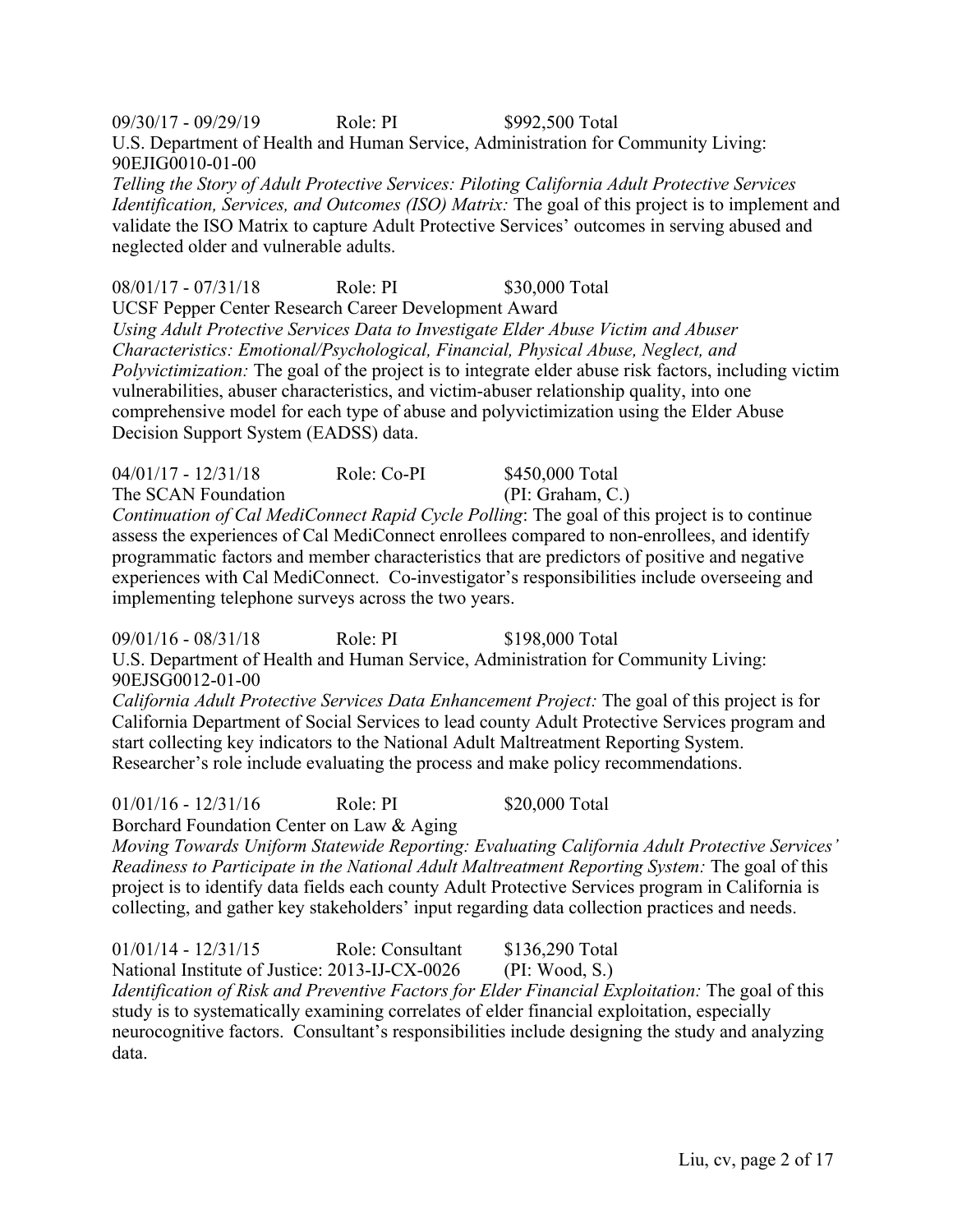06/01/13 - 05/31/14 Role: PI \$750 Total American Psychology-Law Society Student Grants-in-Aid *It Is Not Just Getting Old: Identifying Risk and Protective Factors of Elder Financial Exploitation:* The goal of this study is to collect pilot data on ethnic disparity regarding risk and protective factors of elder financial exploitation. Participants' definition of elder financial exploitation, perception, and help-seeking behaviors were recorded in detail.

09/01/12 - 05/31/13 Role: PI \$10,000 Total

Claremont Graduate University Dissertation Grant

*Key Risk Factors of Elder Financial Exploitation in a Community Sample:* The goal of this study is to examine the role of social support and isolation in addition to known risk factors of elder financial exploitation.

| <b>National Level</b>     |                                                                           |
|---------------------------|---------------------------------------------------------------------------|
| 2015                      | Grant Assistance Workshop, Minority Issues in Gerontology Committee,      |
|                           | Gerontological Society of America                                         |
| 2013                      | Ethnic Minority Dissertation Fellow, USF                                  |
| 2013                      | Advanced Training Institutes on Exploratory Data Mining Fellow,           |
|                           | American Psychological Association                                        |
| 2013                      | The Third World Congress on Positive Psychology Student Scholarship,      |
|                           | <b>International Positive Psychology Association</b>                      |
| 2012                      | <b>RAND Summer Institute Fellow</b>                                       |
| 2011                      | Graduate Student Research Award, American Society on Aging                |
| 2008                      | Study in the USA Scholarship, American International Education Foundation |
| University/Regional Level |                                                                           |
| 2017                      | Academic Senate Travel Grant Award, UCSF                                  |
| 2017                      | Faculty Learning and Development Fund, UCSF                               |
| 2014                      | Over and Above Award, Claremont Senior Program, City of Claremont         |
| 2014                      | UPS Grant, International Place of the Claremont Colleges                  |
| 2013                      | Senior Programs Needs Assessment Funding, Kiwanis Club of Claremont       |
| 2012                      | CGU Psi Chi Research Award, Psi Chi Chapter, CGU                          |
| 2010                      | CGU Travel Award, Graduate Student Council, CGU                           |
| 2005                      | Presidential Award, NTU                                                   |
| Departmental Level        |                                                                           |
| 2009-2014                 | Jenness Hannigan Research Fellowship,                                     |
|                           | School of Behavioral & Organizational Sciences (SBOS), CGU                |
| 2010-2013                 | Dean's Travel Award, SBOS, CGU                                            |
| 2011                      | Dean's Merit Award, SBOS, CGU                                             |
| 2008-2011                 | Tuition Fellowship, SBOS, CGU                                             |
| 2004-2007                 | Dean's List Award, NTU                                                    |
|                           |                                                                           |

#### **AWARDS AND HONORS**

### **PEER-REVIEWED PUBLICATIONS**

**Liu, P.**, Conrad, K. J., Beach, S., Iris, M., & Schiamberg, L. (2019). The importance of investigating abuser characteristics in elder emotional/psychological abuse: Results from adult protective services data. *The Journals of Gerontology, Series B: Psychological Sciences and Social Science, 74(5),* 897-907*.* doi: 10.1093/geronb/gbx064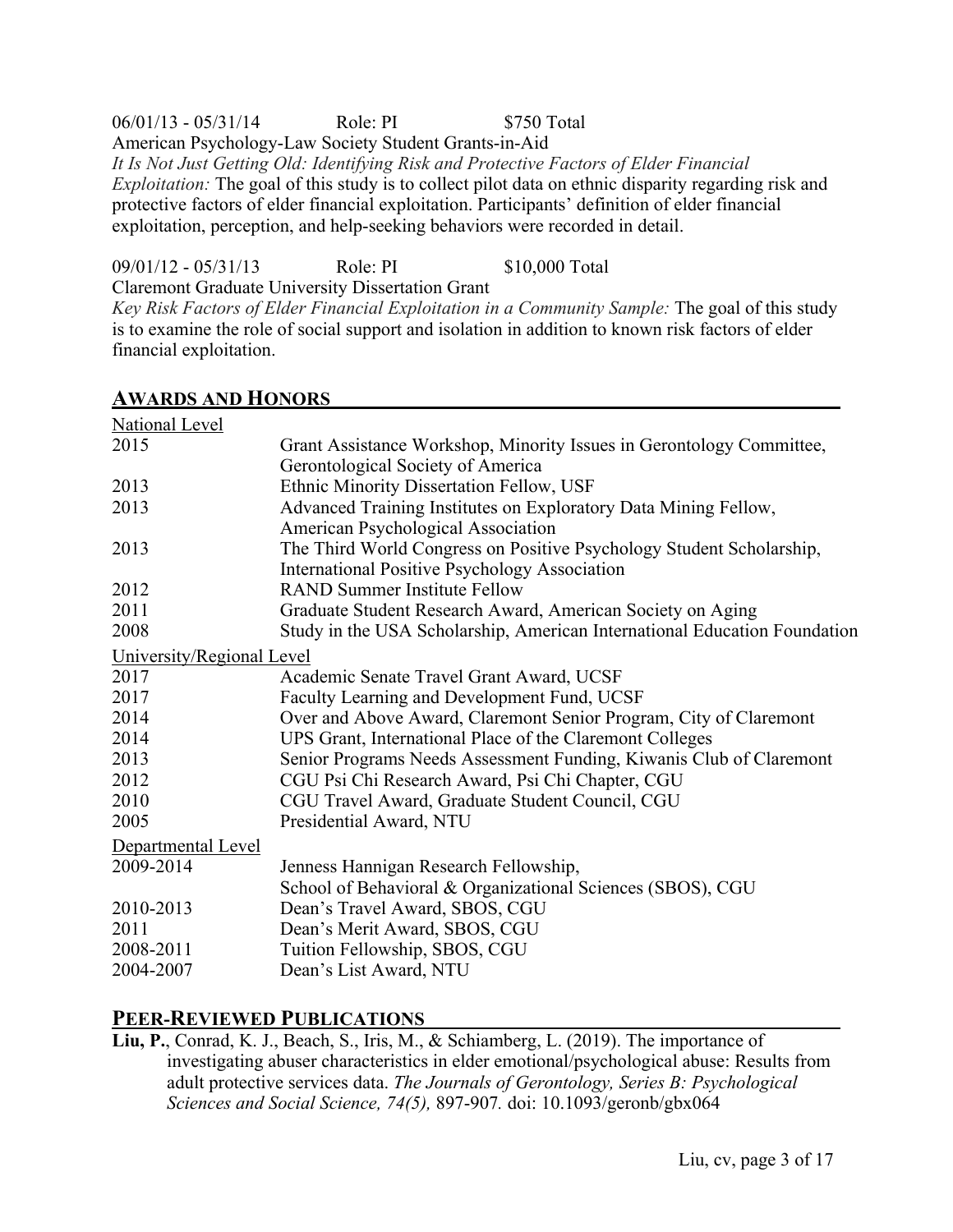- Conrad, K. J., **Liu, P.**, & Iris, M. (2019). Examining the role of substance abuse in elder mistreatment: Results from mistreatment investigations. *Journal of Interpersonal Violence, 34(2),* 366-391*.* doi: 10.1177/0886260516640782
- Graham, C., **Liu, P.**, Hollister, B., Kaye, S., & Harrington, C. (2018). Beneficiaries respond to California's program to integrate Medicare, Medicaid, and long-term services. *Health Affairs, 37(9)*, 1432-1441. doi: 10.1377/hlthaff.2018.0452
- Wood, S., **Liu, P.,** Hanoch, Y., Xi, P., & Klapatch, L. (2018). Call to claim your prize: Perceived benefits and risk drive intention to comply in a mass marketing scam. *Journal of Experimental Psychology: Applied, 24(2),* 196-206. doi: 10.1037/xap0000167
- **Liu, P.**, Wood, S., Xi, P., Berger, D., & Wilber, K. (2017). The role of social support in elder financial exploitation among a community sample. *Innovation in Aging, 1(1),* 1-11. doi: 10.1093/geroni/igx016
- Graham, C., Stewart, H., Kurtovich, E., & **Liu, P**. (2017). Integration of Medicare and Medicaid for dually eligible beneficiaries: A focus group study examining beneficiaries' early experiences in California's dual financial alignment demonstration. *Disability and Health Journal, 11(1),* 130-138*.* doi: dx.doi.org/10.1016/j.dhjo.2017.07.003
- Beach, S., **Liu, P.**, DeLiema, M., Iris, M., Howe, M & Conrad, K. J. (2017). Development of short form measures to assess four types of elder mistreatment: Findings from an evidence-based study of APS elder abuse substantiation decisions. *Journal of Elder Abuse and Neglect, 29(4),* 229-253*.* doi:10.1080/08946566.2017.1338171
- Conrad, K. J., Iris, M., & **Liu, P.** (2017). Elder Abuse Computerized Decision Support System: Field test outcomes, abuse measure validation, and lessons learned. *Journal of Elder Abuse and Neglect, 29(2-3),* 134-156. doi: 10.1080/08946566.2017.1314843
- Wood, S., **Liu, P.**, Hanoch, Y., & Estevez-Cores, S. (2015). Importance of numeracy as risk factors for financial elder exploitation in a community sample, *The Journals of Gerontology, Series B: Psychological Sciences and Social Sciences, 71(6),* 978-986. doi: 10.1093/geronb/gbv041
- **Liu, P.**, Wood, S., & Hanoch, Y. (2015). Choice and aging: Less is more. In T. M. Hess, J. Strough, & C. E. Löckenhoff (Eds.), *Aging and Decision-Making: Empirical and Applied Perspectives* (pp. 309-327). San Diego, CA, US: Elsevier Academic Press. doi:10.1016/B978-0-12-417148-0.00015-7
- Wood, S., Rakela, B., **Liu, P.**, Navarro, A., Bernatz, S., Wilber, K., Allen, R. & Homeier, D. (2014). Neuropsychological profiles of victims of financial elder exploitation at the Los Angeles County Elder Abuse Forensic Center (LACEAFC). *Journal of Elder Abuse and Neglect, 26,* 414-423*.* doi: 10.1080/08946566.2014.881270
- Nakamura, J., Warren, M., Branand, B., Liu, P.<sup>\*</sup>, Wheeler, B., & Chan, T. (2014). Positive psychology across the lifespan. In J.T. Pedrotti & L.M. Edwards (Eds.), *Perspectives on the intersection of positive psychology and multiculturalism* (pp.109-124)*.* New York: Springer.

The first four authors listed are the lead authors on the chapter's four main sections respectively. I led the section titled "Wisdom across the Lifespan".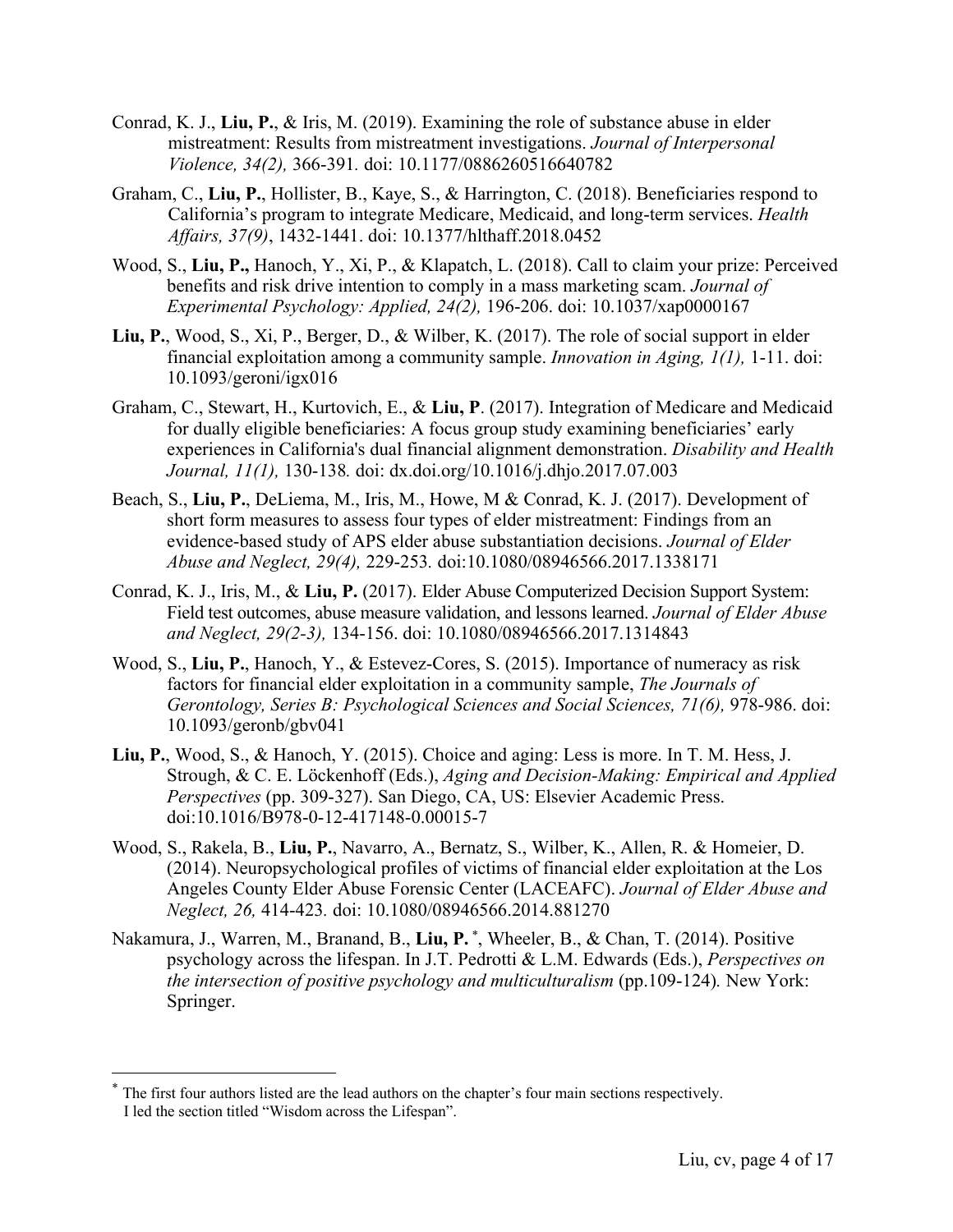- Rolison, J., Hanoch, Y., Wood, S., & **Liu, P.** (2013b). The lifespan development of risk taking: A question of age and domain. *The Journals of Gerontology, Series B: Psychological Sciences and Social Sciences, 69(6),* 870-880. doi:10.1093/geronb/gbt081
- Rolison, J., Wood, S., Hanoch, Y., & **Liu, P.** (2013a). Subjective numeracy scale as a tool for assessing statistical numeracy in older adult populations. *Gerontology, 59,* 283-288*.* doi: 10.1159/000345797
- Wood, S. & Liu, P. (2012). Undue influence and financial capacity: A clinical perspective. *Generations: Journal of the American Society on Aging, 36(2),* 53-58.
- Barnes, A. J., Hanoch, Y., Wood, S., **Liu, P.**, & Rice, T. (2012). One fish, two fish, red fish, blue fish: Effects of price frames, brand names, and choice set size in Medicare Part D insurance plan decisions. *Medical Care Research and Review, 69(4),* 460-473. doi: 10.1177/1077558711435365
- Hanoch, Y., Wood, S., Barnes, A., **Liu, P.**, & Rice, T. (2011). Choosing the right Medicare prescription drug plan: The effect of age strategy selection and choice set size. *Health Psychology, 30,* 719-727. doi: 10.1037/a0023951
- Wood, S., Hanoch, Y., Barnes, A., **Liu, P.**, Cummings, J., Bhattacharya, C., & Rice, T. (2011). Numeracy and Medicare Part D: The importance of choice & literacy for numbers in optimizing decision making for Medicare's prescription drug program. *Psychology and Aging, 26(2),* 295-307. doi: 10.1037/a0022028

#### **OTHER PUBLICATIONS & REPORTS**

- **Liu, P.**, Yeh, J., & Lee, B. (in press). California Adult Protective Services' statewide case-level data system blueprint. Report prepared by the University of California for California Department of Social Services.
- Graham, C., **Liu, P.**, Ross, L., Ly, L., & Lee, B. (2018). 2018 Findings from the Cal MediConnect rapid cycle polling project: Large majorities of Cal MediConnect enrollees report increasing satisfaction and confidence with their health care. Report prepared by the University of California for The SCAN Foundation. Available at: www.thescanfoundation.org/evaluating-medicare-medicaid-integration
- Graham, C., Ly, L., Lee, B., & **Liu, P.** (2018). Assessing the experiences of dually eligible beneficiaries in Cal MediConnect: Results of a longitudinal survey. Report prepared by the University of California for The SCAN Foundation. Available at: www.thescanfoundation.org/evaluating-medicare-medicaid-integration
- Neumann, A., Radcliffe, K., Chodos, A., & **Liu, P.** (2018). Evaluation of California Adult Protective Services' 2014-2017 core competency training. Report prepared by the University of California for California Department of Social Services. Available at:
- Hollister, B., Neri, M., **Liu, P.**, Tseng, W., & Graham, C. (2018). Coordinating care for duals through Cal MediConnect. Report prepared by the University of California for The SCAN Foundation. Available at: www.thescanfoundation.org/evaluating-medicaremedicaid-integration
- Hollister, B., Tseng, W., **Liu, P.**, Neri, M., Lee, B., Harrington, C., & Graham, C. (2018). Integration of Medicare and Medicaid in California: Provider perspectives of Cal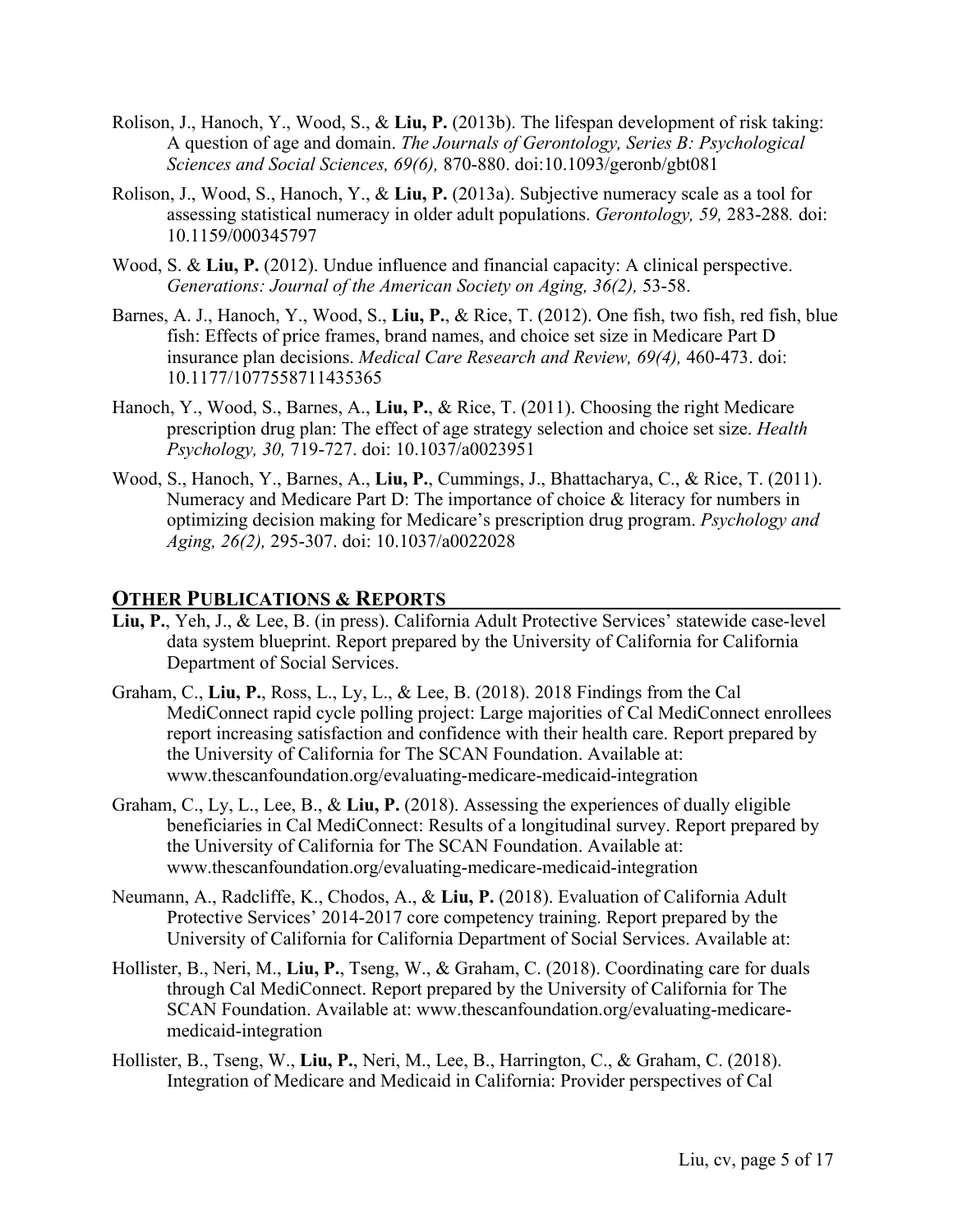MediConnect. Report prepared by the University of California for The SCAN Foundation. Available at: www.thescanfoundation.org/evaluating-medicare-medicaid-integration

- Graham, C., **Liu, P.**, Ross, L., Ly, L., & Lee, B. (2017). 2017 Findings from the Cal MediConnect rapid cycle polling project: Large majorities of Cal MediConnect enrollees report increasing satisfaction and confidence with their health care. Report prepared by the University of California for The SCAN Foundation. Available at: www.thescanfoundation.org/evaluating-medicare-medicaid-integration
- Graham, C., Neri, M., Hollister, B., **Liu, P.**, Kaye, S., Bueno, E. B., Tseng, W., & Harrington, C. (2017). Provision of home- and community-based services through Cal MediConnect. Report prepared by the University of California for The SCAN Foundation. Available at: www.thescanfoundation.org/evaluating-medicare-medicaid-integration
- **Liu, P.**, Graham, C., Neri, M., Marshall, A., Tseng, W., & Hollister, B. (2017). The coordination of behavioral health care through Cal MediConnect. Report prepared by the University of California for The SCAN Foundation. Available at: www.thescanfoundation.org/evaluating-medicare-medicaid-integration
- Graham, C., **Liu, P.**, & Kaye, S. (2016). Evaluation of Cal MediConnect: Key findings from a survey with beneficiaries. Report prepared by the University of California for The SCAN Foundation. Available at: www.thescanfoundation.org/evaluating-medicare-medicaidintegration
- Hollister, B., Graham, C., Harrington, C., Wong, A., O'Shea, L., Kurtovich, E., Nussey, B., & **Liu, P.** (2016b). Cal MediConnect: How have health response key findings and recommendations. Report prepared by the University of California for The SCAN Foundation. Available at: www.thescanfoundation.org/evaluating-medicare-medicaidintegration
- Hollister, B., Graham, C., Harrington, C., Wong, A., O'Shea, L., Kurtovich, E., Nussey, B., & **Liu, P.** (2016a). Cal MediConnect: How have health systems responded? Report prepared by the University of California for The SCAN Foundation. Available at: www.thescanfoundation.org/evaluating-medicare-medicaid-integration
- Graham, C., Kurtovich, E., **Liu, P.**, Wong, A., Tlatelpa, K., & Stewart, H. (2016). Evaluation of Cal MediConnect: Key findings from focus groups with beneficiaries. Report prepared by the University of California for The SCAN Foundation. Available at: www.thescanfoundation.org/evaluating-medicare-medicaid-integration
- Graham, C., Kurtovich, E., Stewart, H., **Liu, P.**, Tlatelpa, K., & Wong, A. (2016). Evaluation of Cal MediConnect: Results of focus groups with beneficiaries. Report prepared by the University of California for The SCAN Foundation. Available at: www.thescanfoundation.org/evaluating-medicare-medicaid-integration
- Chan, T., Lucas, H., **Liu, P.**, Likens, S., & Lass, J. (2014). Community needs assessment of Claremont's older adults: Evaluation report. City of Claremont, California.
- **Liu, P.**, Tang, W., & Fagergren, A. (2011). First-year evaluation for Community Connections, Community Senior Services, Claremont, California.
- Lay, K., Huang, S., & **Liu, P.** (2007). Translation of the Early Childhood Behavior Questionnaire (ECBQ, 201 items) from English to Mandarin (Taiwan usage). Mary Rothbart's Temperament Questionnaires.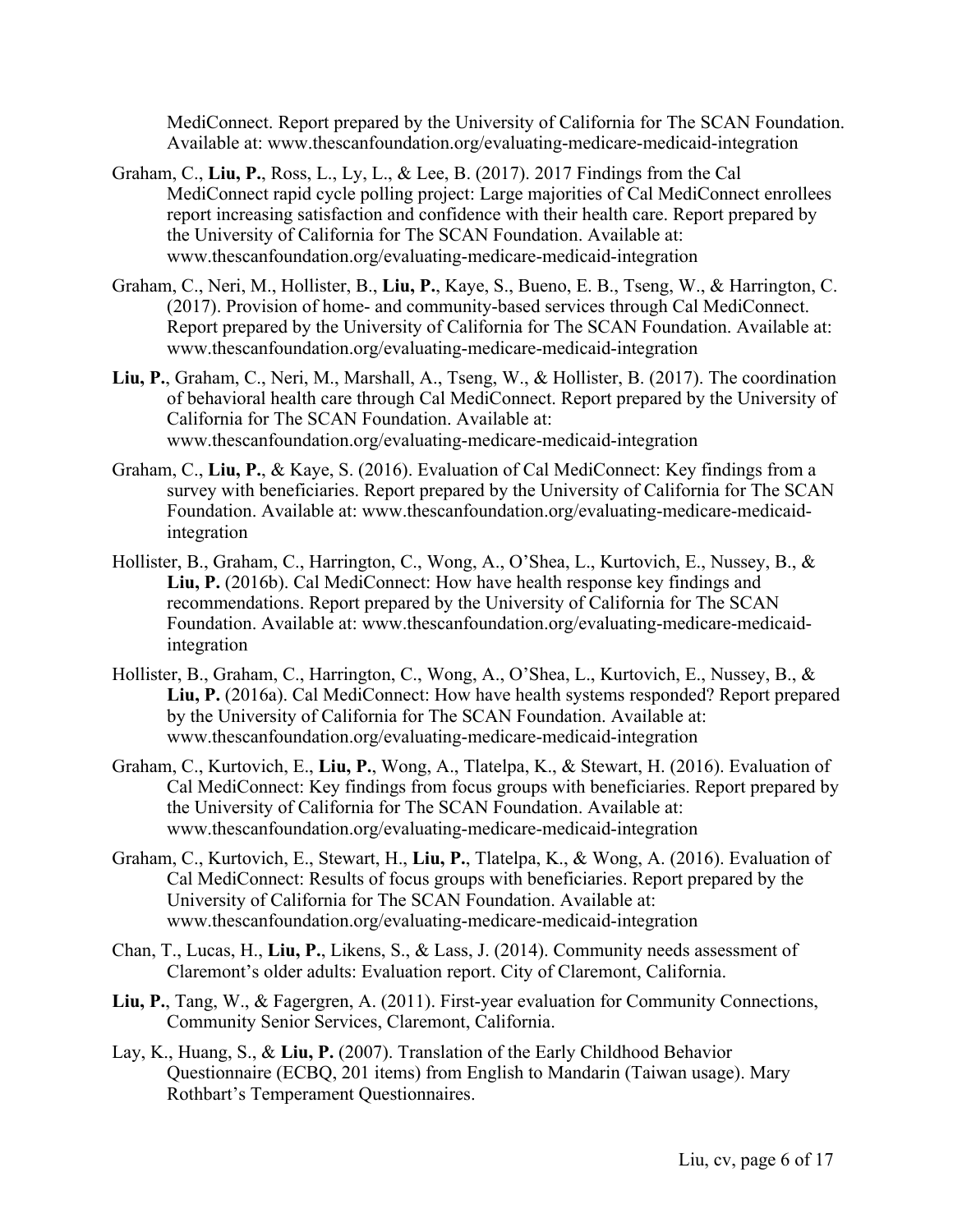### **MANUSCRIPT IN PREPARATION**

- **Liu, P.**, Conrad, K. J., Beach, S., & Iris, M. (manuscript in preparation). Testing a theory of financial exploitation of elder abuse. (Target: *Journal of Applied Gerontology*)
- **Liu, P.** & Anetzberger, G. (in press). Adult Protective Services. In D. Gu, M. Dupre, & X. Xiang (Eds.), *Encyclopedia of Gerontology and Population Aging*. New York: Springer. (Invited by: Dr. Xiaoling Xiang in Illinois, USA)

#### **PRESENTATIONS [R = reviewed, I = invited, P = poster]**

- [R] Graham, C., **Liu, P.**, & Kaye, S. (2018 November). *Integration of Medicare and Medicaid: Results of California's dual financial alignment demonstration.* Paper presented at the Gerontological Society of America's 70<sup>th</sup> Annual Meeting, Boston, MA.
- [I] **Liu, P.** (2018 November) *Finding and landing an academic job.* Informal chats invited by C. Koss at the Emerging Scholar and Professional Organization to present at the Gerontological Society of America's 70<sup>th</sup> Annual Meeting, Boston, MA.
- [R] **Liu, P.**, Conrad, K. J., Conrad, K. M., & Iris, M. (2018 November). *Self-neglect older adults' outcomes after Adult Protective Services interventions*. Paper presented at the Gerontological Society of America's 70<sup>th</sup> Annual Meeting, Boston, MA.
- [R] Wood, S. & **Liu, P.** (2018 November). *Decision making capacity in older adults from education, research, and practice perspective.* Symposium at the Gerontological Society of America's 70<sup>th</sup> Annual Meeting, Boston, MA.
- [R] **Liu, P.**, Neumann, A. V., Delagrammatikas, L., & Bigelow, K., (2018 August). *"The state of the nation" in Adult Protective Services training: Results from NAPSA's national survey of Adult Protective Services training courses*. Workshop at the National Adult Protective Services Association's 29th Annual Conference, Anaheim, CA.
- [R] **Liu, P.**, Olsen, B. J., & Gibbs, L. (2018 August). *Elder justice innovation and evidencebased practices in California (2017 ACL grantees).* Workshop at the National Adult Protective Services Association's 29<sup>th</sup> Annual Conference, Anaheim, CA.
- [R] **Liu, P.** & Ceron, A. (2018 August). *Research to practice: Partnership that works in Adult Protective Services research.* Workshop presentation at the National Adult Protective Services Association's 29<sup>th</sup> Annual Conference, Anaheim, CA.
- [R] **Liu, P.**, Ceron, A., & Nielsen, J. (2018 March). *Piloting California Adult Protective Services' Identification, Services, and Outcomes (ISO) Matrix on self-neglect clients.*  Symposium at 2018 Aging in America Conference, San Francisco, CA.
- [I] **Liu, P.** (2018 March). *The role of social support in elder financial exploitation.* Invited talk to faculty and PhD fellows from Norwegian University of Science and Technology.
- [I] Iris, M., Bingle, C., Tosti, P., **Liu, P.**, Nielsen, J., & Wold, K. (2017 August). *Bridging the gap between research and practice without getting lost.* Workshops at the National Adult Protective Services Association's 28th Annual Conference, Milwaukee, WI.
- [R] **Liu, P.**, Delagrammatikas, L., Aranda, M., Goetsch, D., Mills, J., Ofstead, C., Stone, H. T., & Perry, B. (2017 August). *Preparing for NAMRS: Journeys of 5 county-administered*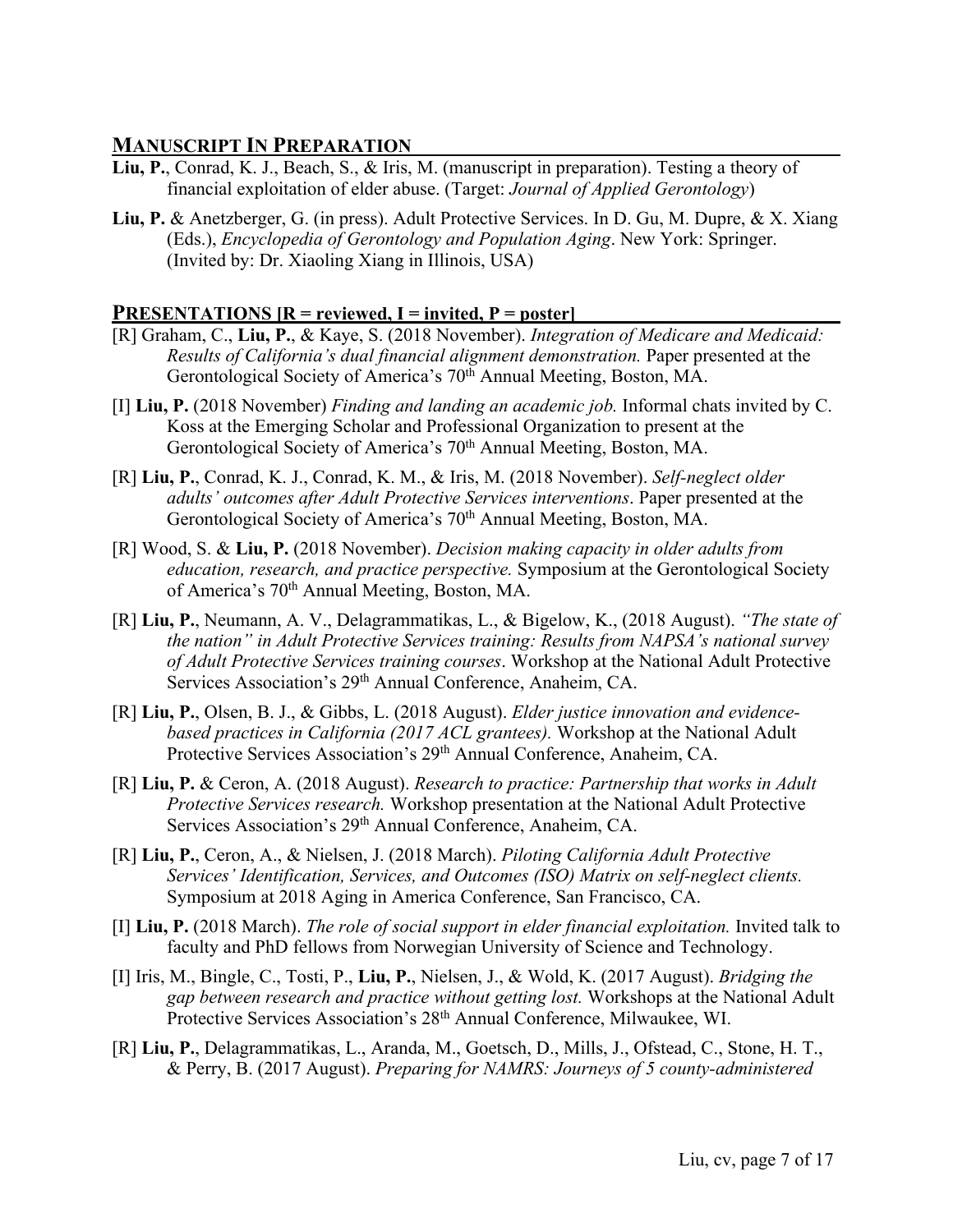*APS.* Workshop at the National Adult Protective Services Association's 28th Annual Conference, Milwaukee, WI.

- [R] Conrad, K. J., Beach, S., **Liu, P.**, DeLiema, M., Gassoumis, Z., & Iris, M. (2017 July). *Validation of financial exploitation predictors using substantiation decision as the criterion.* Symposium at the 21<sup>st</sup> IAGG World Congress of Gerontology and Geriatrics, San Francisco, CA.
- [R] Conrad, K. J., Iris, M., & **Liu, P.** (2017 July). *Elder Abuse Decision Support System.* Symposium at the 21<sup>st</sup> IAGG World Congress of Gerontology and Geriatrics, San Francisco, CA.
- [R] **Liu, P.**, Hedani, T., Delagrammatikas, L., Nielsen, J., Lindberg, S., Alire, C., Skezas, S., & MacKenzie, R. (2017 July). *Evaluating California's readiness to participate in the National Adult Maltreatment Reporting System.* Symposium at the 21<sup>st</sup> IAGG World Congress of Gerontology and Geriatrics, San Francisco, CA.
- [R] **Liu, P.** & Graham, C. (2017 July). *Results of an evaluation of California's Medicare-Medi-Cal integration demonstration.* Symposium at the 21st IAGG World Congress of Gerontology and Geriatrics, San Francisco, CA.
- [R] Graham, C., & **Liu, P**. (2017 July). *The impact of care coordination in Medicare-Medicaid integration programs.* Symposium at the 21st IAGG World Congress of Gerontology and Geriatrics, San Francisco, CA.
- [R] **Liu, P.**, Beach, S., & Conrad, K. J. (2016 November). *Construct validity and short form of emotional abuse measure and theoretical predictors.* Symposium at the Gerontological Society of America's 69<sup>th</sup> Annual Meeting, New Orleans, LA.
- [I] **Liu, P.** (2016 August). *The role of race, ethnicity, and place in assessing risk: Bridging the gap from research to policy and practice.* Panel moderator at the National Adult Protective Services Association's 27<sup>th</sup> Annual Conference, Philadelphia, PA.
- [R] **Liu, P.**, Delagrammatikas, L., Nielsen, J., & Skezas, S. (2016 August). *Preparing for NAMRS: California's Story.* Workshop at the National Adult Protective Services Association's 27th Annual Conference, Philadelphia, PA.
- [R] Conrad, K. J., **Liu, P.**, & Iris, M. (2015 November). *Testing a theory of financial exploitation of older adults.* Symposium at the Gerontological Society of America's 68th Annual Meeting, Orlando, FL.
- [R] **Liu, P.**, Conrad, K. J., Schiamberg, L., Iris, M., & Beach, S. (2015 November). *Testing a theory of emotional/psychological of older adults.* Symposium at the Gerontological Society of America's 68<sup>th</sup> Annual Meeting, Orlando, FL.
- [P] Graham, C., **Liu, P.**, Kaye, S. Wong, A., Kurtovich, E. M., & Hollister, B., (2015 November). *Preliminary findings from an evaluation of California's dual alignment demonstration: Cal MediConnect.* Poster session presented at the Gerontological Society of America's 68th Annual Meeting, Orlando, FL.
- [R] Wood, S., **Liu, P.**, & Xi, P. (2015 March). *Importance of numeracy as a risk factor for elder financial exploitation in a community sample.* Paper presented at the American Psychology-Law Society Annual Conference, San Diego, CA.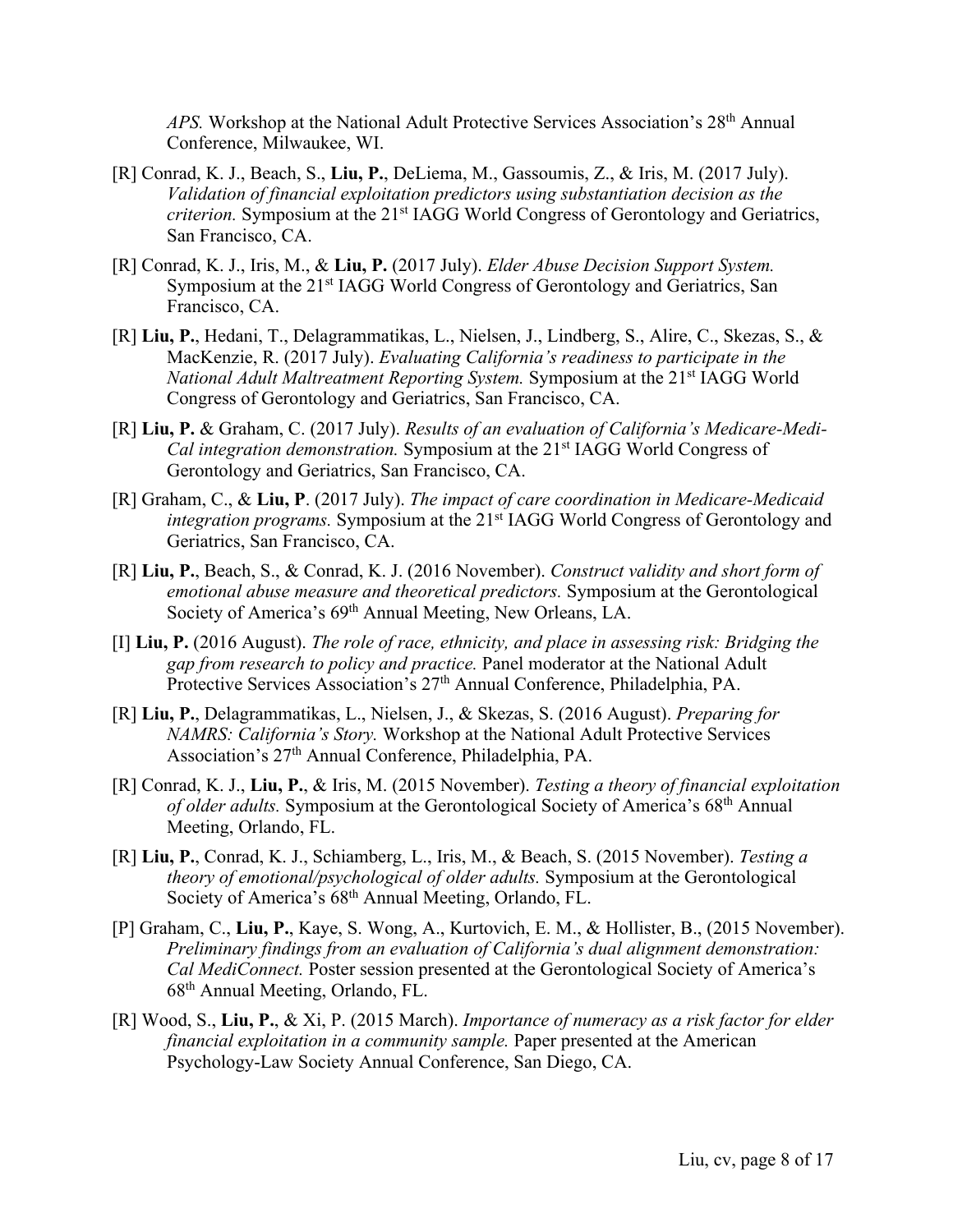- [R] Conrad, K. J., **Liu, P.**, & Iris, M. (2014 November). *The role of substance abuse in elder abuse.* Topical interest group paper presented at the Gerontological Society of America's 67th Annual Meeting, Washington, DC.
- [R] **Liu. P.** (2014 April). *From immigrants to international students: The utility of acculturation theory.* Panel presented at the 2014 Association for Asian American Studies Conference, San Francisco, CA.
- [R] **Liu, P.,** Wood, S., & Williams, S. (2013 November). *It is not just getting old: Identifying risk and protective factors of elder financial exploitation*. Paper presented at the Gerontological Society of America's 66th Annual Meeting, New Orleans, LA.
- [R] **Liu, P.** & Chan, T. (2013 June). *Inclusion of positive empathy as a distinct construct in empathy research.* Symposium at the at 3rd World Congress on Positive Psychology, Los Angeles, CA.
- [P] Wood, S., **Liu, P.**, Williams, S., & Midden, A. (2013 February). *Neurocognitive risk factors for elder financial exploitation*. Poster session presented at the International Neuropsychological Society's 41st Annual Meeting, Waikoloa, HI.
- [R] Wood, S. & **Liu, P.** (2012 November). *Use of the OAFEM in a community based sample*. Symposium at the Gerontological Society of America's 65th Annual Meeting, San Diego, CA.
- [I] Perkins, K., **Liu, P.**, & Yi, R. (2012 October). *SBOS orals panel*. Invited panel discussion to SBOS, CGU.
- [I] Barnes, A., Rice, T., Hanoch, Y., Wood, S., & **Liu, P.** (2012 April). "One fish, two fish, red fish, blue fish: Effects of brand names, price frames, and choice set size in Medicare Part D insurance plan decisions." Congressional Budget Office.
- [P] **Liu, P.** & Omoto, A. M. (2012 April). *Older adults' psychological and physical functioning: The role of retirement community importance and sense of community*. Poster session presented at Western Psychological Association 92nd Annual Convention, San Francisco, CA.
- [I] **Liu, P.** (2012 March). *Do older adults prefer fewer options? Factors impacting preferred numbers of choice.* Invited talk to Cognitive Brown Bag Lunch, SBOS, CGU.
- [P] Wood, S. & **Liu, P.** (2011 November). *Use of a self-report measure of financial exploitation in a community sample*. Poster session presented at the Gerontological Society of America's 64th Annual Meeting, Boston, MA.
- [P] **Liu, P.**, O'Bryan, M., Hanoch, Y., & Wood, S. (2011 November). *The influence of financial literacy and numeracy on the use of money and time across lifespan*. Poster session presented at the Gerontological Society of America's 64th Annual Meeting, Boston, MA.
- [P] **Liu, P.**, Tang, W., Fagergren, A., Snavely, J., Milliken, M., Hayden, S., & Biggs, F. (2011 November). *First-year evaluation for Community Connections, Community Senior Services, Claremont, California*. Poster session presented at the annual meeting of the American Evaluation Association, Anaheim, CA.
- [I] Barnes, A., Rice, T., Hanoch, Y., Wood, S., & **Liu, P.** (2011 November). "Too much choice? Number of drug plans and Medicare Part D decisions," AARP Policy Roundtable.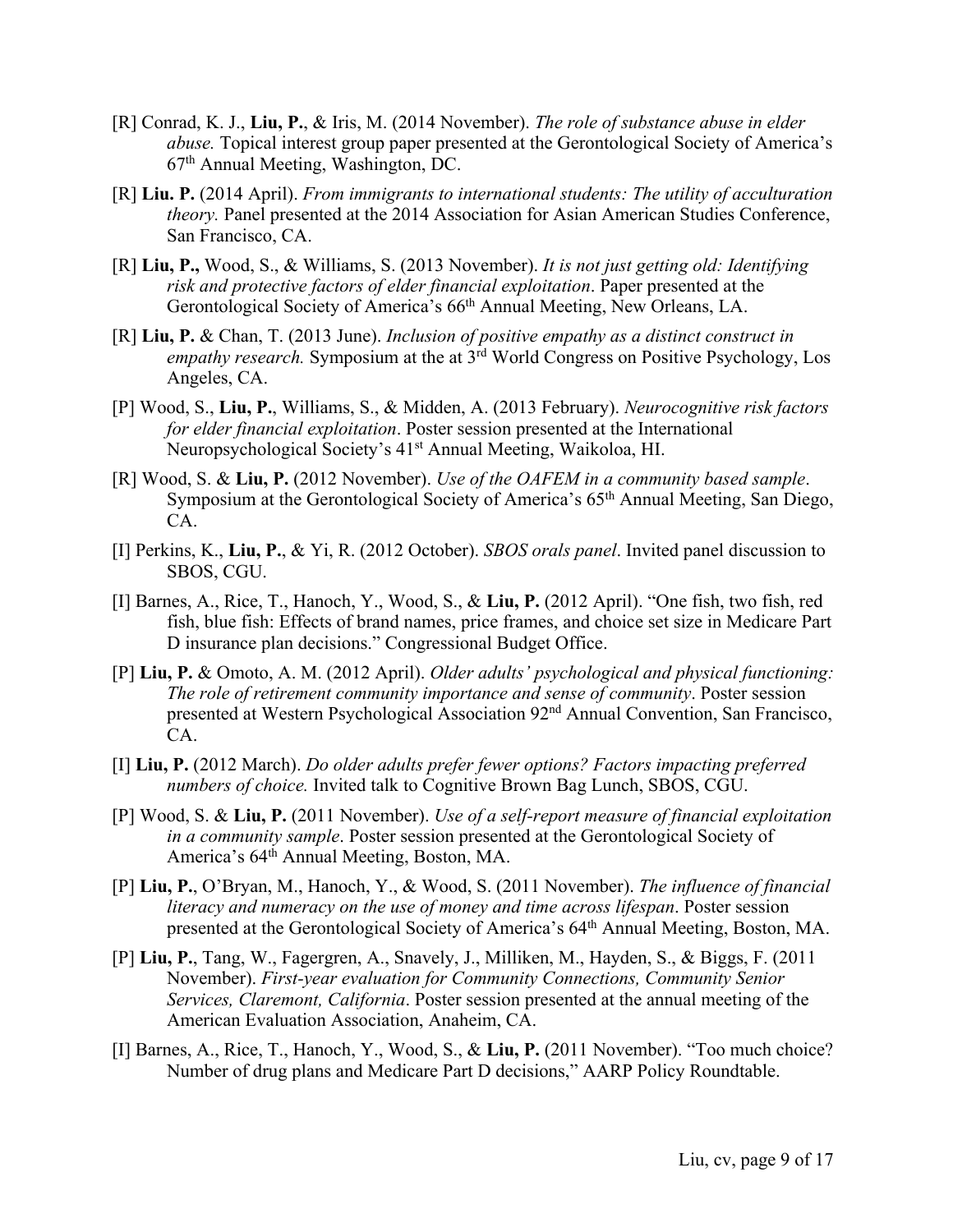- [I] **Liu, P.** (2011 August). *Do older adults prefer less choice? Personal importance, cognition, and emotional regulation.* Invited talk to Lab of Socioemotional Development, Department of Psychology, NTU.
- [P] **Liu, P.**, Wood, S., O'Bryan, M., & Huang, H. (2011 July). *Positive empathy: A new research construct in adult development.* Poster session presented at 2nd World Congress on Positive Psychology, Philadelphia, PA.
- [P] Warren, M., **Liu, P.**, Rho, Y. J., & Nakamura, J. (2011 July). *Accuracy of perceptions of aging and subjective well-being.* Poster session presented at 2nd World Congress on Positive Psychology, Philadelphia, PA.
- [I] **Liu, P.** (2011 April). *Do older adults prefer less choice? The impact of personal importance, adequacy of options, and emotional regulation.* Graduate Student Research Award Winner poster session at 2011 Aging in America Conference, San Francisco, CA.
- [P] **Liu, P.** & Wood, S. (2010 April). *Do older adults prefer less choice? The influence of choice set size and relevance of importance on preferred number of options.* Poster session presented at Cognitive Aging Conference, Atlanta, GA.
- [R] Wood, S., Hanoch, Y., **Liu, P.**, Rice, T., & Barnes, A. (2010 April). *Numeracy and Medicare Part D: The importance of choice and literacy for numbers in optimizing decision making for Medicare's prescription drug program.* Plenary session presented at Cognitive Aging Conference, Atlanta, GA.

#### **STUDENT ADVISING [P = poster]**

- [P] Xi, P. \*\* , Wood, S., **Liu, P**., Hanoch, Y., & Klapatch, L. \*\* (2018 May). *Are older adults always more susceptible to fraud than younger adults? An investigation into a mass marketing scam.* Poster presented at Cognitive Aging Conference, Atlanta, GA.
- [P] Xi, P. \*\*, Wood, S., Klapatch, L. \*\*, Paul, J. \*\*, & **Liu, P**. (2017 November). *Call to claim your prize: Perceived benefits drive the likelihood of contact in a mass marketing scam.* Poster presented at Psychonomic Society's 58th Annual Meeting, Vancouver, British Columbia, Canada.
- [P] Wood, S., Klapatch, L. \*\*, Xi, P. \*\*, & **Liu, P**. (2017 July). *Age effects on consumer's*  evaluation of risk and benefits in sweepstakes scams. Poster presented at the 21<sup>st</sup> IAGG World Congress of Gerontology and Geriatrics, San Francisco, CA.
- [P] Williams, S. \*\*, Pearce, A. \*\*, **Liu, P.**, & Wood, S. (2015 April). *Financial exploitation and suggestibility*. Poster session submitted to the Western Psychological Association 95<sup>th</sup> Annual Convention, Las Vegas, NV.
- [P] Pearce, A.\*\* , Davis, C. \*\*, **Liu, P.**, Estevez-cores, S., & Wood, S. (2014 November). *Depression increases the risk of elder financial exploitation: Mediating effects of physical health and isolation.* Finalist of the Outstanding Student Poster Award, poster session presented at the Gerontological Society of America's  $67<sup>th</sup>$  Annual Meeting, Washington, DC.

 <sup>\*\*</sup> Undergraduate or graduate student authors.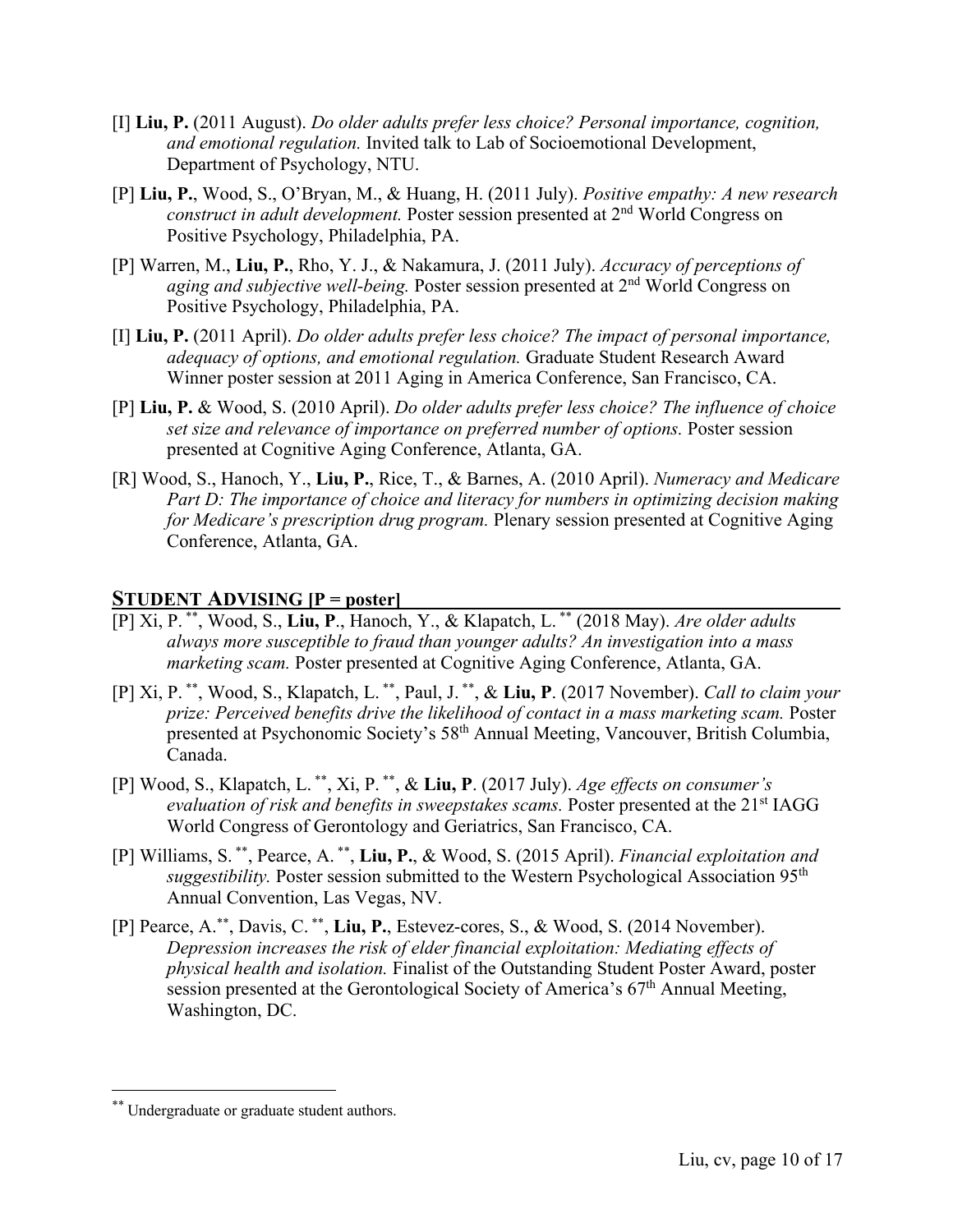- [P] Williams, S. \*\*, Pearce, A. \*\*, **Liu, P.**, & Wood, S. (2014 November). *Education, numeracy, and risk for elder financial exploitation.* Poster session presented at the Gerontological Society of America's 67<sup>th</sup> Annual Meeting, Washington, DC.
- [P] Trans, M. \*\* & **Liu, P.** (2014 April). *Elder financial exploitation and help-seeking behaviors: Differences between Caucasians and Asian Pacific Americans.* Poster session presented at the Fromm-USF Connections Event at University of San Francisco, CA.
- [P] Gettu, N. \*\*, Estevez-cores, S., **Liu, P.**, & Wood, S. (2013 April). *Loneliness and depression as predictors of financial elder exploitation.* Poster session presented at Western Psychological Association 94<sup>th</sup> Annual Convention, Portland, OR.
- [P] Pearce, A. \*\*, Joyce, C. \*\*, **Liu, P.**, Estevez-cores, S., & Wood, S. (2013 April). *Depression and physical health as predictors of financial exploitation in older adults.* Poster session presented at Western Psychological Association 94th Annual Convention, Portland, OR.
- [P] Sachs, L. \*\*, Estevez-cores, S., **Liu, P.**, & Wood, S. (2013 April). *Cognitive ability as a predictor of loneliness.* Poster session presented at Western Psychological Association 94<sup>th</sup> Annual Convention, Portland, OR.
- [P] Silverman, A. L. \*\*, Buhaly, B. \*\*, **Liu, P.**, Hanoch, Y., & Wood, S. (2011 April). *The effects of financial literacy and numeracy on financial and time planning across lifespan.* Poster session presented at Western Psychological Association Convention, Los Angeles, CA.

#### **RESEARCH EXPERIENCE**

| 2018-Present | Assistant Professor, School of Nursing, Purdue University                                                                           |  |  |
|--------------|-------------------------------------------------------------------------------------------------------------------------------------|--|--|
|              | Telling the Story of Adult Protective Services: Piloting California<br>$\bullet$                                                    |  |  |
|              | Adult Protective Services Identification, Services, and Outcomes (ISO)                                                              |  |  |
|              | Matrix                                                                                                                              |  |  |
|              | $\triangleright$ Funded by the Administration for Community Living                                                                  |  |  |
|              | Elder Financial Justice Program by Legal Aid Society of Metropolitan<br>$\bullet$                                                   |  |  |
|              | <b>Family Services</b>                                                                                                              |  |  |
|              | $\triangleright$ PI: Legal Aid Society of Metropolitan Family Services                                                              |  |  |
|              | $\triangleright$ Funded by the U.S. Department of Justice, Office for Victims of<br>Crime                                           |  |  |
|              | Susceptibility to Mass Marketing Fraud among the Elderly                                                                            |  |  |
| 2017-2018    | $\triangleright$ Funded by the Borchard Foundation Center on Law & Aging<br>Assistant Professor, Institute for Health & Aging, UCSF |  |  |
|              | Telling the Story of Adult Protective Services: Piloting California<br>$\bullet$                                                    |  |  |
|              | Adult Protective Services Identification, Services, and Outcomes (ISO)                                                              |  |  |
|              | Matrix                                                                                                                              |  |  |
|              | $\triangleright$ Funded by the Administration for Community Living                                                                  |  |  |
|              | Using Adult Protective Services Data to Investigate Elder Abuse<br>$\bullet$                                                        |  |  |
|              | Victim and Abuser Characteristics: Emotional/Psychological,                                                                         |  |  |
|              | Financial, Physical Abuse, Neglect, and Polyvictimization                                                                           |  |  |
|              | $\triangleright$ Funded by UCSF Pepper Center                                                                                       |  |  |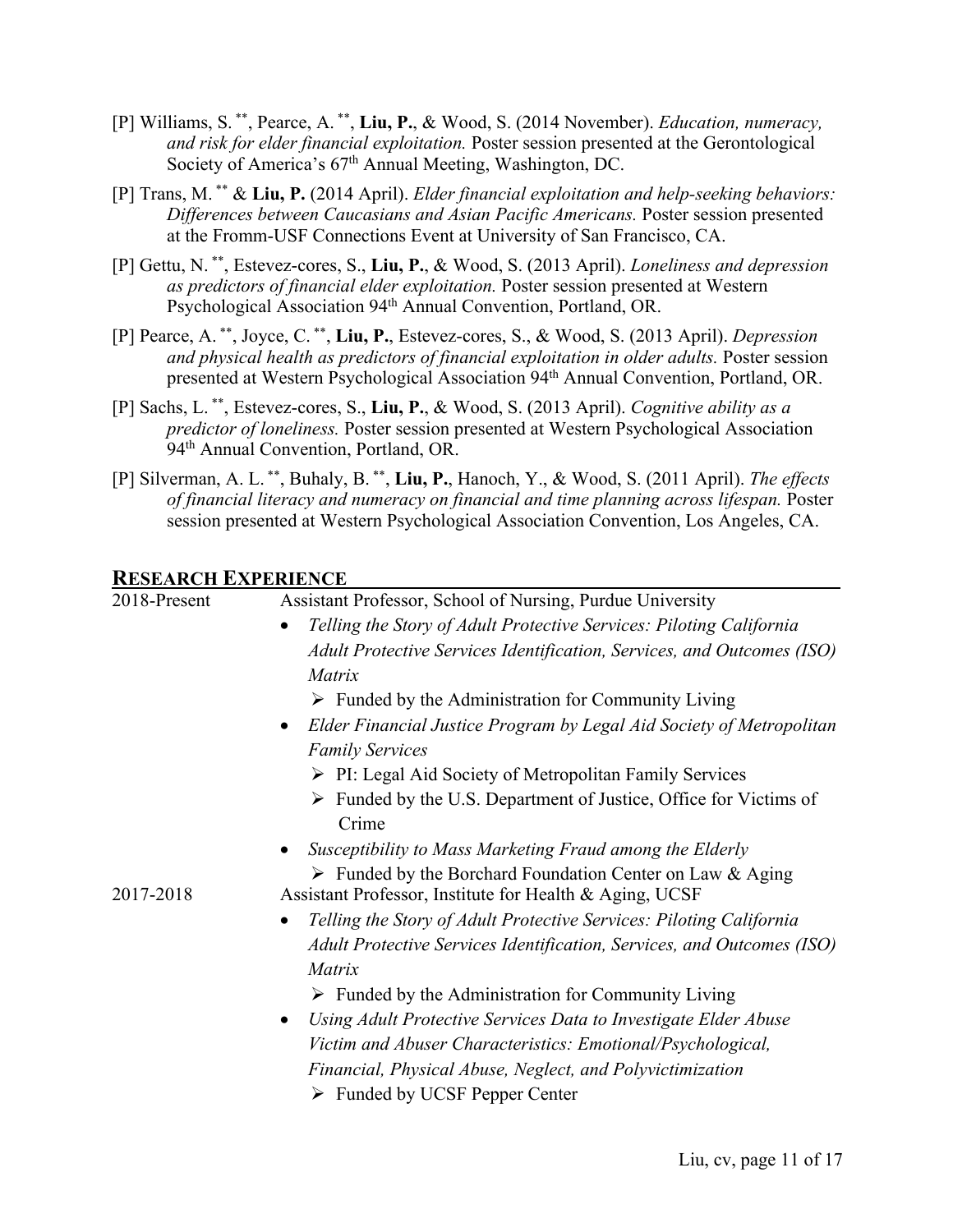|           | California Adult Protective Services Data Enhancement Project                  |
|-----------|--------------------------------------------------------------------------------|
|           | $\triangleright$ Funded by the Administration for Community Living             |
|           | Evaluation of Cal MediConnect & Rapid Cycle Polling                            |
|           | > PI: Dr. Carrie Graham                                                        |
|           | $\triangleright$ Funded by The SCAN Foundation                                 |
| 2015-2017 | Associate Research Specialist, Institute for Health & Aging, UCSF              |
|           | Moving Towards Uniform Statewide Reporting: Evaluating California              |
|           | Adult Protective Services' Readiness to Participate in the National            |
|           | <b>Adult Maltreatment Reporting System</b>                                     |
|           | $\triangleright$ Funded by the Borchard Foundation Center on Law & Aging       |
|           | <b>Evaluation of Cal MediConnect</b><br>$\bullet$                              |
|           | > PI: Dr. Carrie Graham                                                        |
|           | $\triangleright$ Funded by The SCAN Foundation                                 |
| 2014-2015 | Statistical Consultant, Neuropsychology of Decision-Making Lab,                |
|           | Department of Psychology, Scripps College                                      |
|           | Model Building for Risk and Protective Factors of Elder Financial              |
|           | Exploitation                                                                   |
|           | $\triangleright$ PI: Dr. Stacey Wood                                           |
|           | $\triangleright$ Funded by the National Institute of Justice                   |
| 2013-2014 | Faculty Supervisor, Positive Aging Lab, Department of Psychology, USF          |
|           | Elder Abuse, Protective Factors, and Public's Perception<br>$\bullet$          |
|           | $\triangleright$ Funded by the American Psychology-Law Society                 |
|           | > Research Assistants: Morganne Dodds, Taylor Ferry, Molly Smith,              |
|           | Michelle Tran                                                                  |
| 2009-2013 | Lab Manager, Neuropsychology of Decision-Making Lab,                           |
|           | Department of Psychology, Scripps College                                      |
|           | Relationships between Financial Exploitation, Risk Factors, and<br>٠           |
|           | <b>Protective Factors</b>                                                      |
|           | Use of Money and Time across Lifespan: The Influence of Financial              |
|           | Literacy and Numeracy                                                          |
|           | Manacled Competition: Limiting Health Insurance Choices for the                |
|           | Elderly                                                                        |
|           | $\triangleright$ PI: Dr. Stacey Wood                                           |
|           | $\triangleright$ Funded by the Robert Wood Johnson Foundation and the Borchard |
|           | Foundation Center on Law & Aging                                               |
| 2011-2012 | Research Associate, Quality of Life Research Center, SBOS, CGU                 |
|           | Eudaimonic and Hedonic Happiness Investigation<br>> PI: Dr. Jeanne Nakamura    |
|           |                                                                                |
| 2010-2011 | Data Manager, Cultural Influences on Mental Health Lab,                        |
|           | Department of Psychology, Claremont McKenna College                            |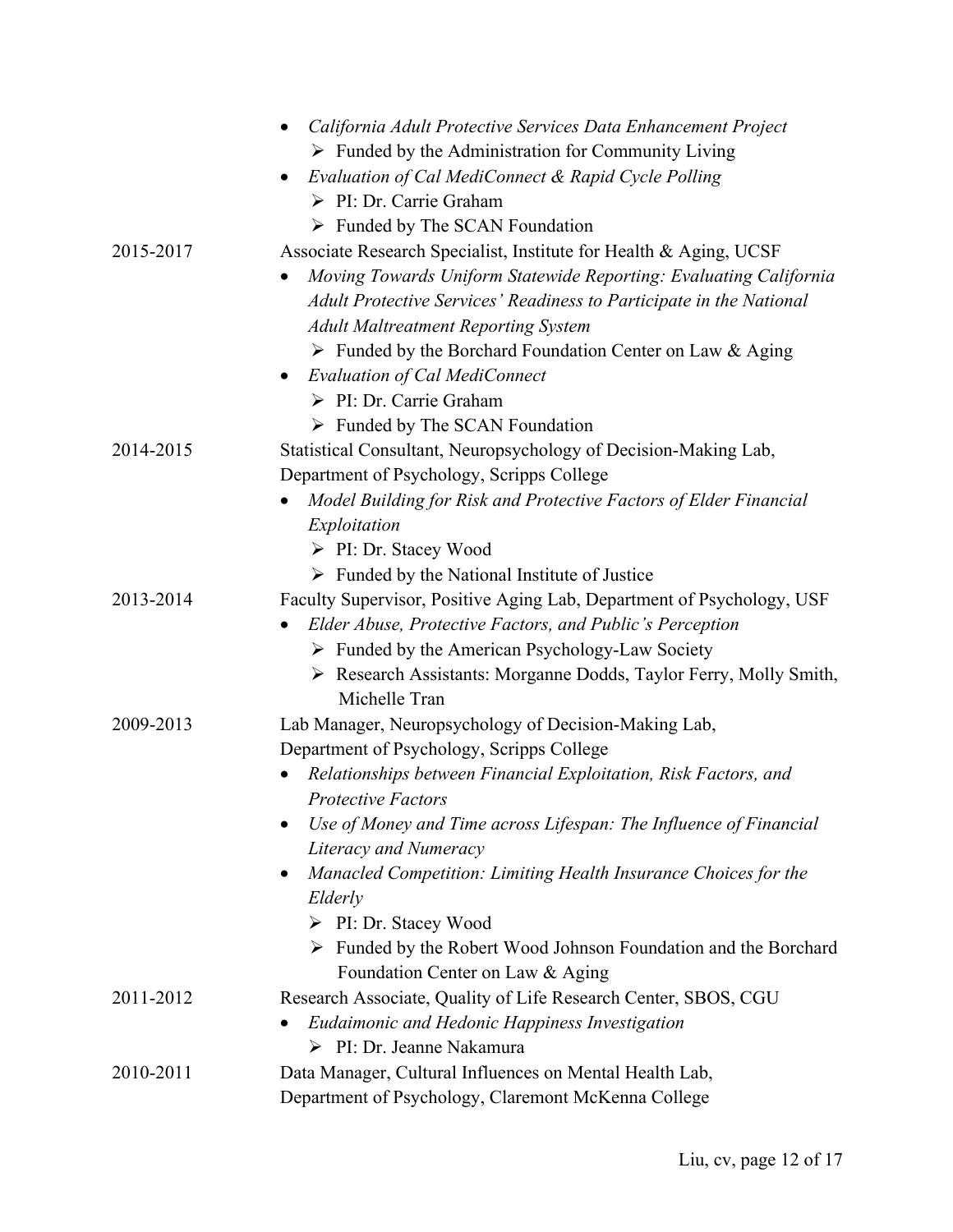|           | Cognitive-Behavioral Therapy with Chinese Americans: An Empirical<br>Test of Culturally Adapted Evidence-Based Practices |
|-----------|--------------------------------------------------------------------------------------------------------------------------|
|           | $\triangleright$ PI: Dr. Wei-Chin Hwang                                                                                  |
| 2006-2008 | Lab Assistant, Lab of Socioemotional Development,                                                                        |
|           | Department of Psychology, NTU                                                                                            |
|           | The Socialization of Mastery Motivation during Infancy and                                                               |
|           | Toddlerhood                                                                                                              |
|           | Gender Role Stereotype, Masculine Tendency, and Self Perception of<br>$\bullet$                                          |
|           | Cognitive Abilities in Female College Students                                                                           |
|           | $\triangleright$ PI: Dr. Keng-Ling Lay                                                                                   |
| 2007-2008 | Project Assessor, Department of Family Medicine,                                                                         |
|           | National Taiwan University Hospital                                                                                      |
|           | The Development and Effectiveness Assessment of a Frailty Screening<br>$\bullet$                                         |
|           | Tool & Interventive Care Model for Community Elderly                                                                     |
|           | $\triangleright$ PI: Chin-Ying Chen, M.D.                                                                                |
| 2007-2008 | Research Assistant, Infant Lab,                                                                                          |
|           | Psychology Department, University of California, Santa Cruz                                                              |
|           | Hands-on Learning: The Effects of Action Experience in Infants'                                                          |
|           | Learning about Physical Events                                                                                           |
|           | $\triangleright$ PI: Dr. Su-hua Wang                                                                                     |
| 2007      | Project Interviewer, National Chengchi University,                                                                       |
|           | Graduate Institute of Social Administration and Social Work                                                              |
|           | A Study of Self-perception, Life Coping and Quality of Life among<br>$\bullet$                                           |
|           | <b>Retired Elderly People</b>                                                                                            |
|           | > PI: Dr. Mei-o Hsieh                                                                                                    |
|           |                                                                                                                          |

# **TEACHING EXPERIENCE**

| Instructor   |                                                                                                                                                         |  |
|--------------|---------------------------------------------------------------------------------------------------------------------------------------------------------|--|
| 2018-Present | School of Nursing, Purdue University                                                                                                                    |  |
|              | <i>Informatics in Nursing</i> (NUR 525, Fall 2018): covered building<br>$\bullet$                                                                       |  |
|              | blocks, perspectives, and future of nursing informatics, as well as                                                                                     |  |
|              | administrative, practice, education, and research applications                                                                                          |  |
|              | Nursing Research in Elder Justice (NUR 399, Spring 2019): advised<br>$\bullet$                                                                          |  |
|              | and supervised undergraduates through both theoretical and hands-on                                                                                     |  |
|              | experiences                                                                                                                                             |  |
| 2013-2015    | Department of Psychology, University of San Francisco                                                                                                   |  |
|              | <i>Psychological Statistics</i> (Psyc 260, Fall 2015): covered fundamental<br>$\bullet$<br>statistical concepts, t-test, ANOVA, correlation, regression |  |
|              | Child Development (Psyc 312, Spring 2015): covered prenatal to<br>$\bullet$<br>adolescent development                                                   |  |
|              |                                                                                                                                                         |  |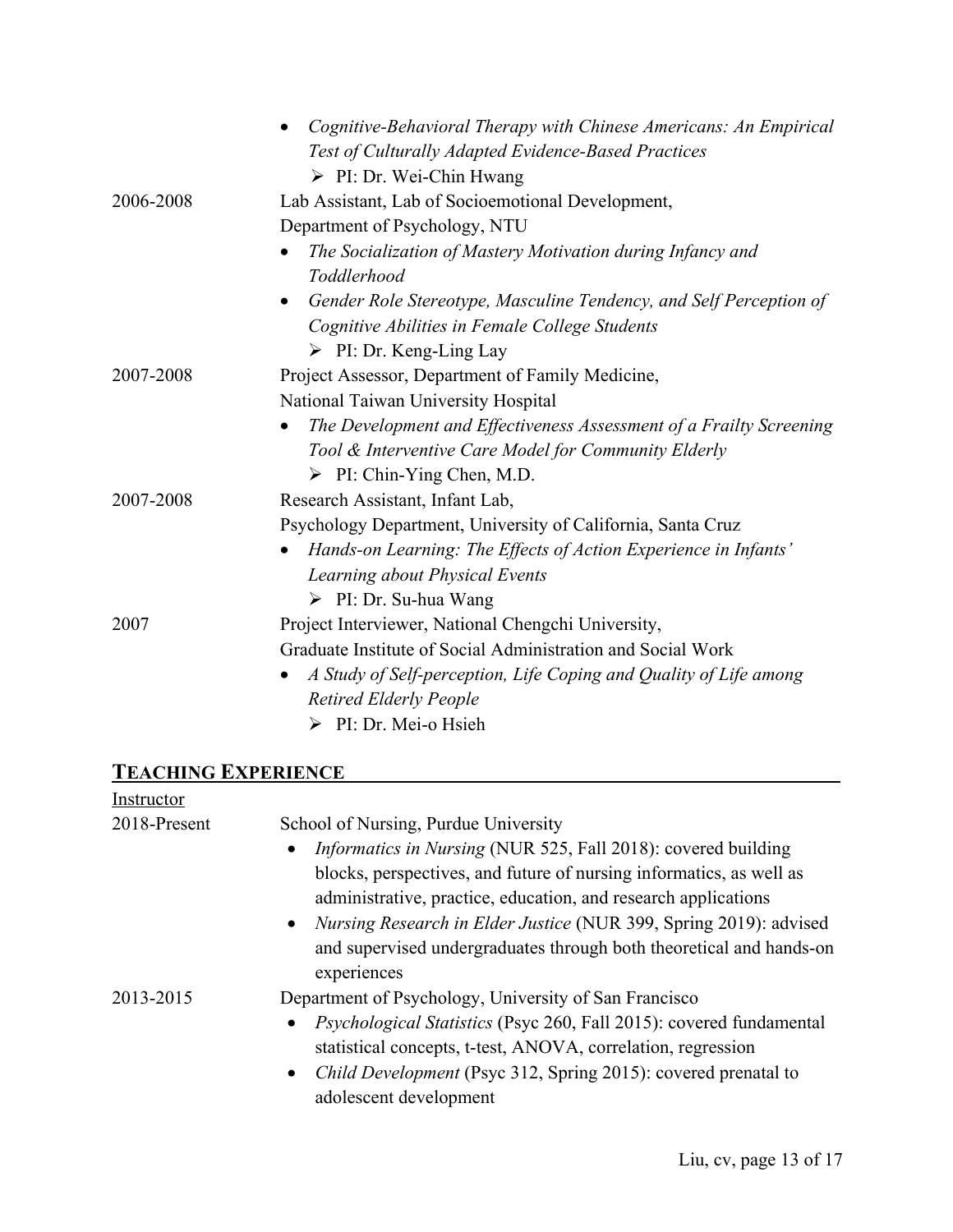|                           | General Psychology (Psyc 101, Fall 2014): covered the theories,<br>$\bullet$      |
|---------------------------|-----------------------------------------------------------------------------------|
|                           | research, and foundations of modern psychology                                    |
|                           | Advanced Research Methods (Lab) (Psyc 388, Fall 2013 & Spring<br>$\bullet$        |
|                           | 2014): covered elder mistreatment literature and research methods;                |
|                           | conducted hands-on data collection and data analyses                              |
|                           | Asian Studies Capstone Project (Anst 398-33, Spring 2014): co-<br>$\bullet$       |
|                           | advised Michelle Tran's undergraduate thesis with Dr. Violet Cheung               |
|                           | on "Elder Financial Exploitation and Help-Seeking Behaviors                       |
|                           | between Caucasians and Asian Pacific Americans"                                   |
| 2014                      | Psychology Department, Mills College                                              |
|                           |                                                                                   |
|                           | <i>Fundamentals of Psychology</i> (Psyc 049, Fall 2014): covered the<br>$\bullet$ |
|                           | theories, research, and foundations of modern psychology                          |
|                           | Infant Mental Health Thesis Project/Infant Mental Health Master's<br>$\bullet$    |
|                           | <i>Thesis I</i> (Psyc 191/293A, Fall 2014): advised and supervised 11             |
|                           | master thesis projects                                                            |
| 2011-2013                 | Department of Psychology, California State University, Fullerton                  |
|                           | Advanced Statistics (Psych 465, Spring 2011 & 2012 & 2013):                       |
|                           | covered ANOVA, regression, and advanced statistical topics                        |
|                           | Developmental Psychology (Psych 361, Summer 2011): covered<br>$\bullet$           |
|                           | lifespan development                                                              |
| <b>Teaching Associate</b> |                                                                                   |
| 2009-2011                 | SBOS, Claremont Graduate University                                               |
|                           | Structural Equation Modeling (Psych 308h, Fall 2011, Dr. Andrew                   |
|                           | Lac)                                                                              |
|                           | Categorical Data Analysis (Psych 308d, Spring 2010, Dr. Dale<br>$\bullet$         |
|                           | Berger)                                                                           |
|                           | Multiple Regression (Psych 308c, Spring 2010, Dr. Dale Berger)                    |
|                           | ANOVA (Psych 308b, Fall 2009, Dr. Dale Berger)<br>$\bullet$                       |
|                           | Intermediate Stats (Psych 308a, Fall 2009, Dr. Kathy Pezdek)                      |
| <b>Guest Lecturer</b>     |                                                                                   |
| 2014, May                 | Psychology Department, Mills College                                              |
|                           | Fundamentals of Psychology (Psyc 049, Dr. Christie Chung)                         |
| 2014, Jan                 | Counseling Psychology Department, University of San Francisco                     |
|                           | Child, Elder, and Adult Abuse Issues (CPsy 644-01, Dr. Christine                  |
|                           | Yeh)                                                                              |
| 2013, Nov                 | Department of Psychology, University of San Francisco                             |
|                           | Family Psychology (Psyc 350-02, Dr. Saralyn Ruff)                                 |
| 2012, Apr & Oct           | Department of Psychology, California State University, Fullerton                  |
|                           | Psychological Testing (Psych 461, Michael Warren, M.A.)                           |
| 2012, Sep                 | Department of Psychology, Scripps College                                         |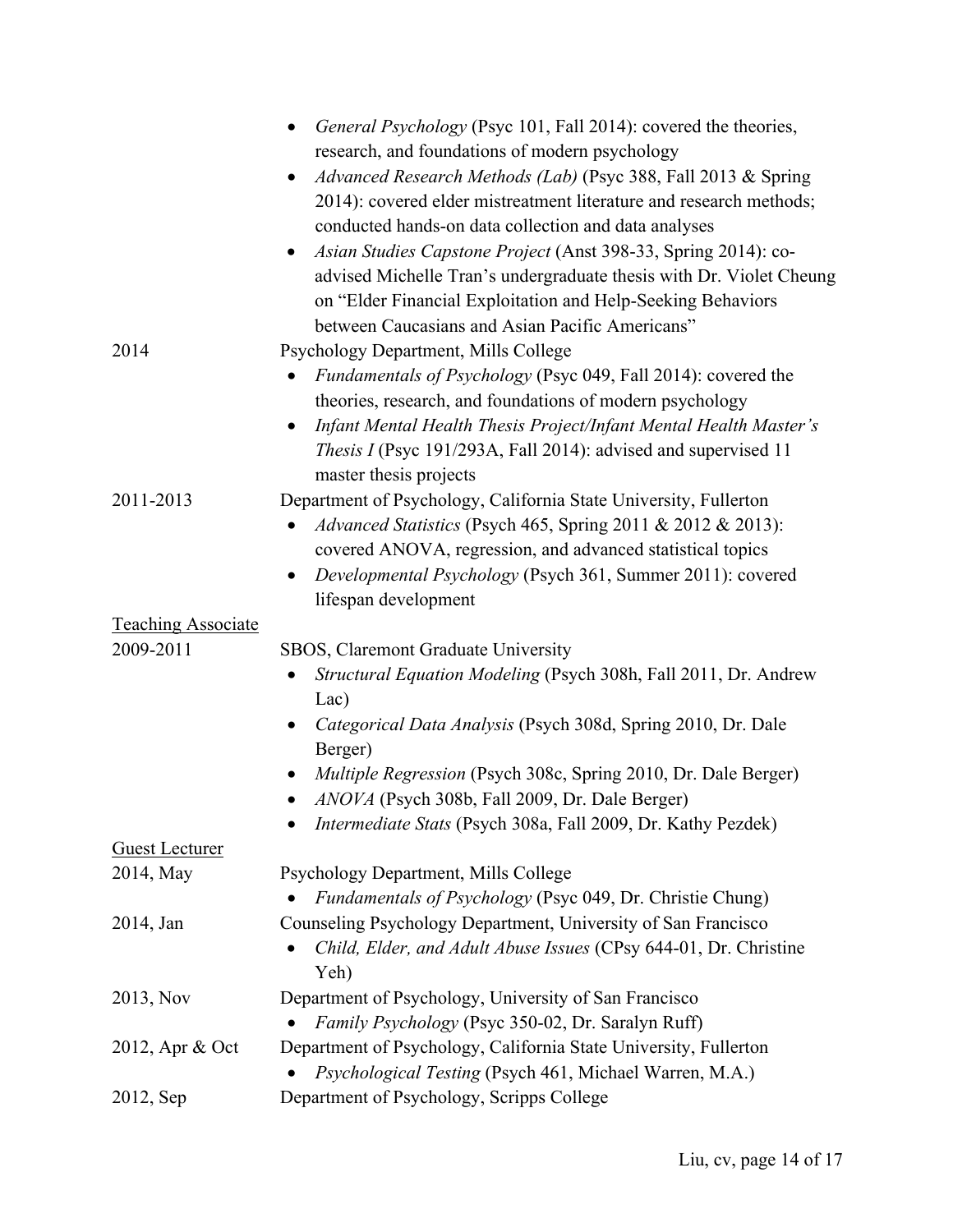|                              | Honor Thesis (Dr. Stacey Wood)                                                                                         |
|------------------------------|------------------------------------------------------------------------------------------------------------------------|
|                              | Life Story (Core III, Section 15, Dr. Stacey Wood)                                                                     |
| 2012, Feb                    | Department of Graduate Social Work, Azusa Pacific University                                                           |
|                              | Introductory Research Methods (Socw 521, Dr. Adria E. Navarro)                                                         |
| <b>EVALUATION EXPERIENCE</b> |                                                                                                                        |
| 2018-Present                 | Assistant Professor, School of Nursing, Purdue University                                                              |
|                              | Elder Financial Justice Program by Legal Aid Society of Metropolitan                                                   |
|                              | <b>Family Services</b>                                                                                                 |
| 2017-2018                    | > Client: Legal Aid Society of Metropolitan Family Services<br>Assistant Professor, Institute for Health & Aging, UCSF |
|                              | <b>Evaluation of Adult Protective Services Training</b>                                                                |
|                              | California Adult Protective Services Data Enhancement Project                                                          |
|                              | > Client: California Department of Social Services                                                                     |
|                              | Evaluation of Cal MediConnect & Rapid Cycle Polling                                                                    |
|                              | > Client: California Department of Health Care Services                                                                |
| 2015-2017                    | Associate Research Specialist, Institute for Health & Aging, UCSF                                                      |
|                              | Moving Towards Uniform Statewide Reporting: Evaluating California                                                      |
|                              | Adult Protective Services' Readiness to Participate in the National                                                    |
|                              | <b>Adult Maltreatment Reporting System</b>                                                                             |
|                              | > Client: California Department of Social Services & County                                                            |
|                              | Welfare Directors Association of California                                                                            |
|                              | <b>Evaluation of Cal MediConnect</b>                                                                                   |
|                              | > Client: California Department of Health Care Services                                                                |
| 2013-2014                    | Evaluation Consultant, SBOS, Claremont Graduate University                                                             |
|                              | Community Needs Assessment of Claremont's Older Adults: Where                                                          |
|                              | Are the Boomers? What Programs or Services Are They Looking for?                                                       |
|                              | $\triangleright$ Client: Committee on Aging, City of Claremont                                                         |
| 2010-2011                    | Program Evaluator, SBOS, Claremont Graduate University                                                                 |
|                              | First-Year Evaluation for Community Connections- A Volunteer                                                           |
|                              | <b>Program at Community Senior Services</b>                                                                            |
|                              | > Client: Sandee Hayden, Director of Community Connections                                                             |

## **OTHER SKILLS**

| <b>UTHER SKILLS</b> |                            |                            |
|---------------------|----------------------------|----------------------------|
| Technical:          | Prezi                      | t-test                     |
| <b>SPSS</b>         | DoView                     | <b>ANOVA/MANOVA</b>        |
| <b>AMOS</b>         | Qualtrics                  | Repeated measures          |
| <b>Mplus</b>        | Typing traditional Chinese | Multiple regression        |
| Dedoose             | characters                 | Binary logistic regression |
| Microsoft Office    | Methodological:            | Log-linear regression      |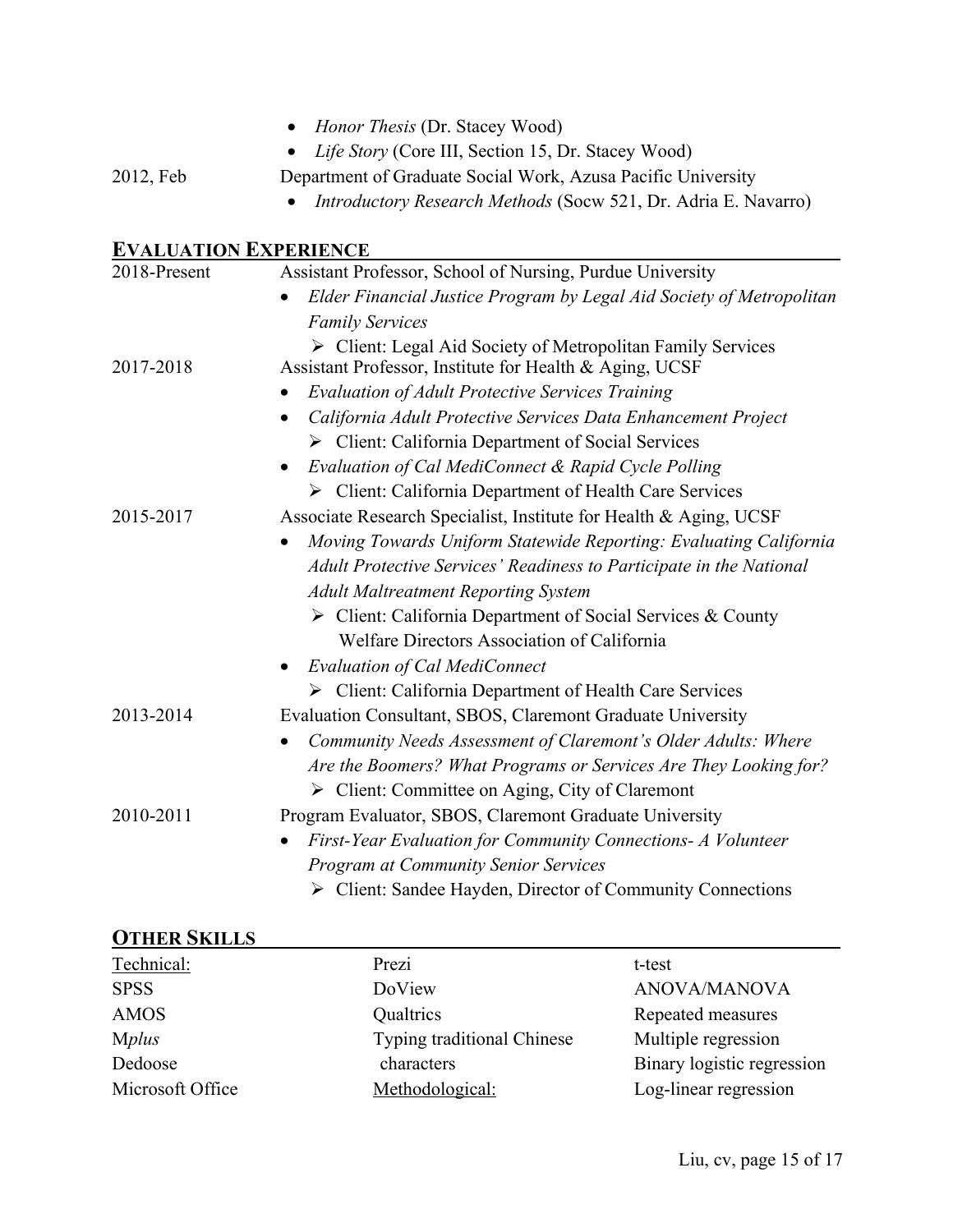| Non-parametric analyses | Structural equation   | Scale development and  |
|-------------------------|-----------------------|------------------------|
| Mediation & moderation  | modeling              | validation             |
| Profile analysis        | Hierarchical linear   | Power analysis         |
| Factor analysis         | modeling              | Language:              |
|                         | Growth curve modeling | Taiwanese and Mandarin |

## **PROFESSIONAL/INSTITUTIONAL SERVICES**

| Adult Protective Services Client Outcomes Study Technical Expert Panel, |  |
|-------------------------------------------------------------------------|--|
| U.S. Department of Health and Human Service, Administration for         |  |
| <b>Community Living</b>                                                 |  |
| Linguistic Editor, Editorial Board, Journal of Aging and Long-Term Care |  |
| (JALTC)                                                                 |  |
| Board Member, Executive Committee, National Committee for Prevention    |  |
| of Elder Abuse                                                          |  |
| Co-Chair, National Adult Protective Services Association and National   |  |
| Committee for Prevention of Elder Abuse Research Committee              |  |
| Member, National Adult Protective Services Association                  |  |
| Member, National Committee for Prevention of Elder Abuse                |  |
| Member, Consistency Committee, California Adult Protective Services     |  |
| Member, Department Diversity Leaders, UCSF                              |  |
| Member, National Adult Protective Services Association and National     |  |
| Committee for Prevention of Elder Abuse Research Committee              |  |
| Member, Interdisciplinary Committee on Aging, USF                       |  |
| Member, Asian Pacific American Studies Committee, USF                   |  |
|                                                                         |  |

## **AD HOC REVIEWER**

| 2011 - Present | The Gerontological Society of America Annual Scientific Meeting |
|----------------|-----------------------------------------------------------------|
| 2019           | Journal of Trauma and Dissociation (1 paper)                    |
| 2019           | Journal of Applied Gerontology (1 paper)                        |
| 2018           | U.S. Department of Health and Human Service, Administration for |
|                | <b>Community Living Grants</b>                                  |
| 2018           | Journal of Gerontology: Social Sciences (1 paper)               |
| 2017           | Journal of Elder Abuse & Neglect (1 paper)                      |
|                | International Quarterly of Community Health Education (1 paper) |
| 2015           | Journal of Elder Abuse & Neglect (1 paper)                      |
| 2014           | Gerontology (1 paper)                                           |
| 2013           | The American Psychological Association (APA) Annual Convention  |
|                | American Psychology-Law Society (Division 41)                   |